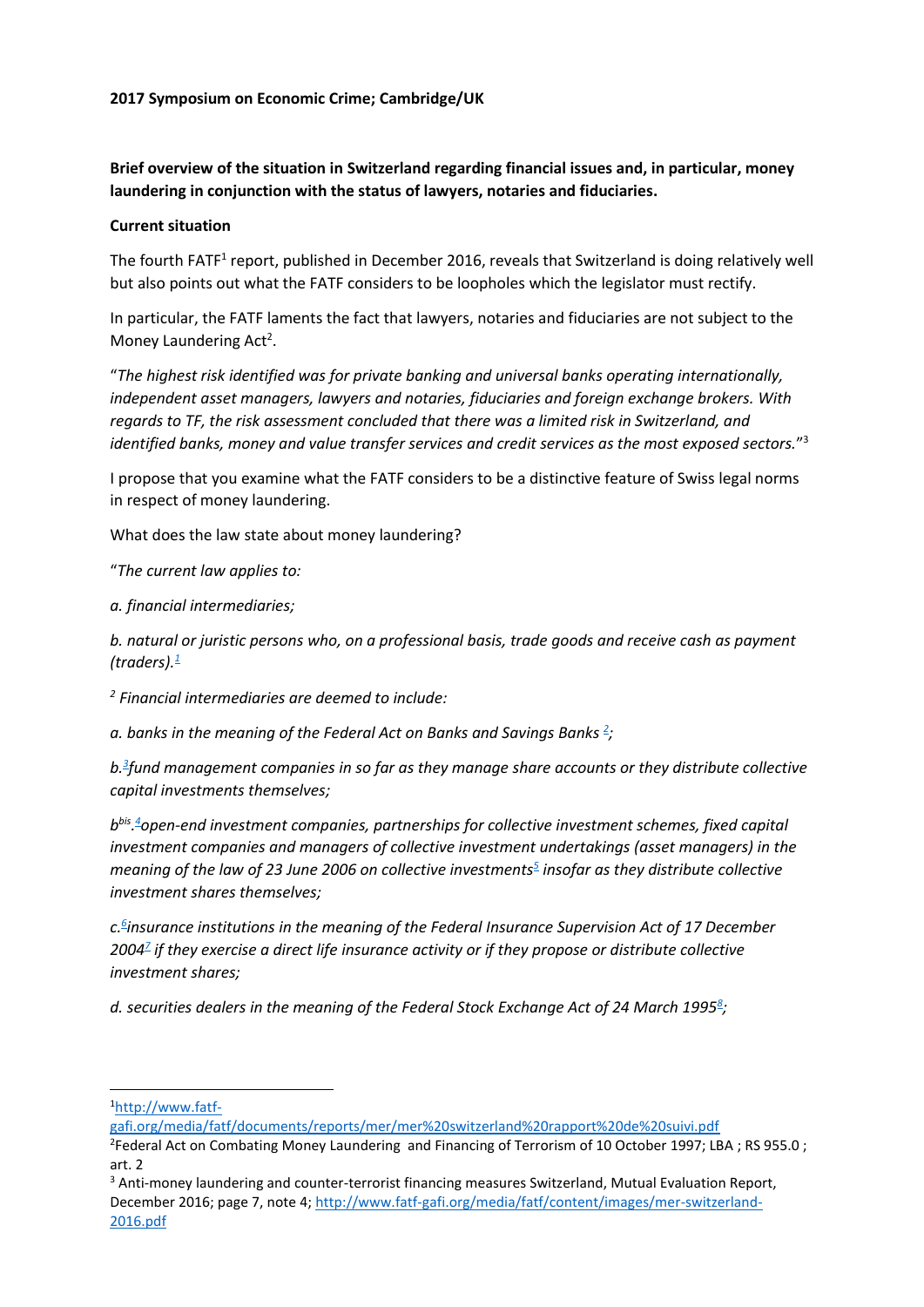*d bis [.](https://www.admin.ch/opc/fr/classified-compilation/19970427/index.html#fn-#a2-9) 9 central counterparties and depositories in the meaning of the Swiss Financial Market Infrastructure Act of 19 June 2015 [10](https://www.admin.ch/opc/fr/classified-compilation/19970427/index.html#fn-#a2-10);*

*d ter . [11](https://www.admin.ch/opc/fr/classified-compilation/19970427/index.html#fn-#a2-11) payment systems insofar as they must obtain the authorisation of The Swiss Financial Market Supervisory Authority (FINMA) according to Article 4, al. 2, of the Swiss Financial market Infrastructure Act;*

*e.[12](https://www.admin.ch/opc/fr/classified-compilation/19970427/index.html#fn-#a2-12)gaming houses in the meaning of the Swiss Gaming Act of 18 December 1998 [13](https://www.admin.ch/opc/fr/classified-compilation/19970427/index.html#fn-#a2-13)*."

Effectively, lawyers, notaries and fiduciaries are not included on this list and they are therefore not subject to the classic obligations incumbent upon financial intermediaries, in particular, that of the MROS<sup>4</sup>, Money Laundering and Suspicious Transactions Reporting Office<sup>5</sup>.

According to Article 9 al. 2 LBA "*Lawyers and notaries are not obliged to report their suspicions insofar as they are bound by professional secrecy in terms of Article 321 of the Criminal Code*."

Why this exception and is the risk acceptable or not?

The first reason is linked to the Lawyers Act<sup>6</sup>. The said law provides in its Article 13 that "*The lawyer is subject to professional secrecy for all business that is entrusted to him by his clients in exercising his profession; this obligation is not limited in terms of time and is applicable with regard to third parties. The fact of being exempt from professional secrecy does not oblige the lawyer to disclose facts confided in him."* 

It is therefore not possible for a lawyer, who may uncover a suspicious transaction on the part of his client, to inform a third party of his discovery, even if it is an authority, in this instance MROS.

If he were to do so, he would render himself guilty and subject to a disciplinary sanction which could go so far as the withdrawal of his authorisation to practise, but also a violation of Article 321 of the Swiss Criminal Code<sup>7</sup>.

# "*Breach of professional confidentiality*

 $\overline{\phantom{a}}$ 

1. *Any person who in his capacity as a member of the clergy, lawyer, defence lawyer, notary, patent attorney, auditor subject to a duty of confidentiality under the Code of Obligations<sup>1</sup> [,](https://www.admin.ch/opc/en/classified-compilation/19370083/index.html#fn-#a321-1) doctor, dentist, chiropractor, pharmacist, midwife, psychologist or as an auxiliary to any of the foregoing persons discloses confidential information that has been confided to him in his professional capacity or which has come to his knowledge in the practice of his profession is liable on complaint to a custodial sentence not exceeding three years or to a monetary penalty[…].* "

[;https://www.fedpol.admin.ch/fedpol/en/home/kriminalitaet/geldwaescherei.html](https://www.fedpol.admin.ch/fedpol/en/home/kriminalitaet/geldwaescherei.html)

<sup>4</sup> Money Laundering Reporting Office-Switzerland, MROS

<sup>5</sup> in application of Article 9 al. 1, lit a LBA: "*The financial intermediary immediately informs the Money Laundering Reporting Office in the meaning of Article 23 (reporting office):*

*a. if he knows or presumes, on the basis of well-founded suspicions that the financial assets involved in the business:*

*<sup>1.</sup> are related to one of the violations mentioned in Art. 260ter, ch. 1, or 305 bis CP[1](https://www.admin.ch/opc/fr/classified-compilation/19970427/index.html#fn-#a9-1) ,*

*<sup>2</sup>[.](https://www.admin.ch/opc/fr/classified-compilation/19970427/index.html#fn-#a9-2)<sup>2</sup> from a crime or a qualified tax offence in the meaning of Article 305 bis, ch. 1 bis, CP,*

*<sup>3.</sup> are subject to the right of disposal of a criminal organisation,*

*<sup>4.</sup> are used to finance terrorism (art. 260quinquies, al. 1, CP);* »

<sup>6</sup> LLCA; Federal Law on Lawyers' free Movement of 23 June 2000; RS 935.61

<sup>7</sup><https://www.admin.ch/opc/en/classified-compilation/19370083/index.html>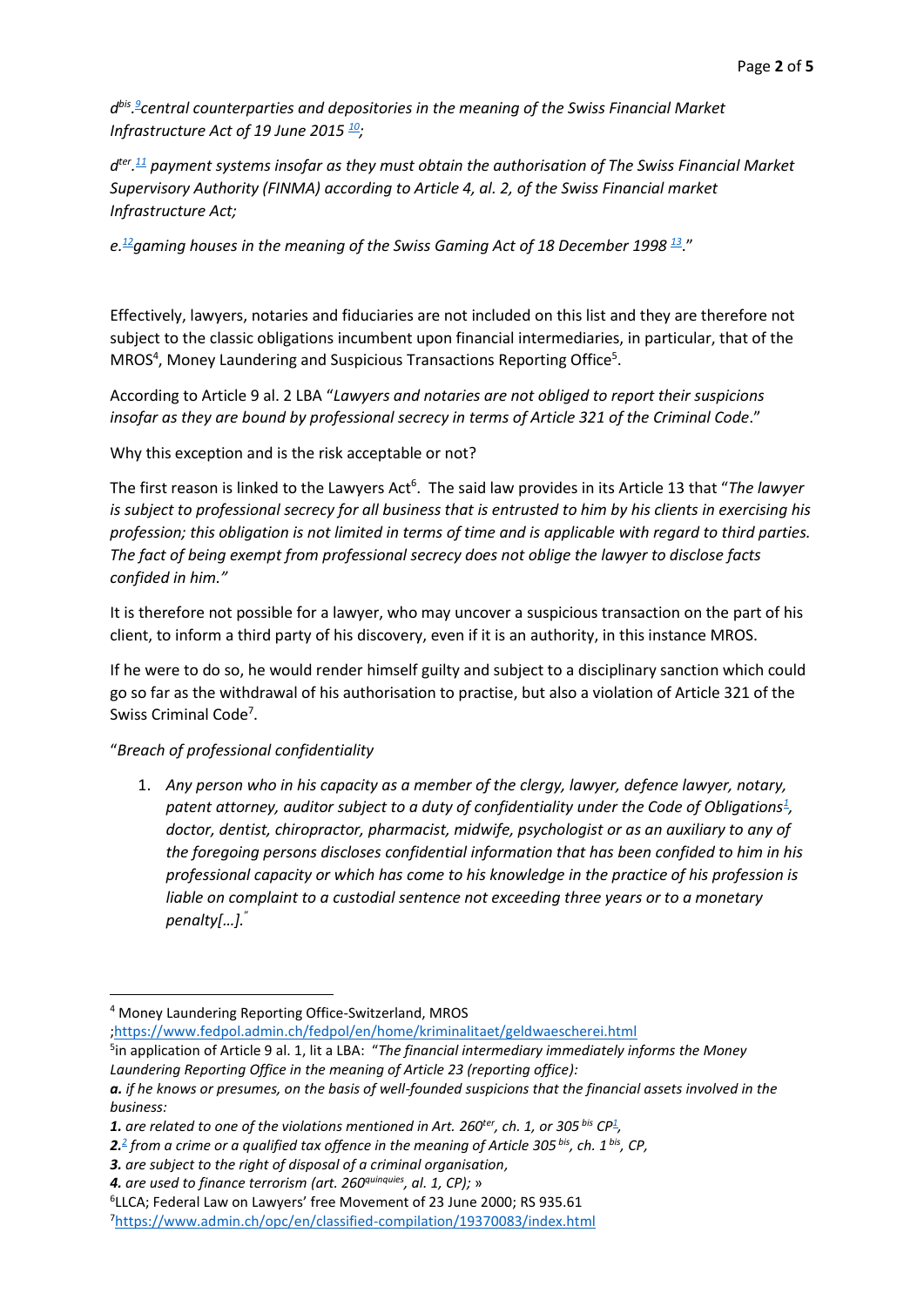The debate took place in Switzerland on the Scope of Lawyer or Notary-Client Privilege. Apart from a few scattered votes, it was almost in a unanimous manner that the political class, namely the Federal Parliament and Government considered that it was not necessary to change the Criminal Code and consequently the Law on Lawyers.

This decision to maintain the status quo is perhaps not to protect a few unscrupulous men of the law, but rather not to compromise the trust which must exist between a lawyer and his client.

The client must be able to trust his representative without fearing that the latter will inform the authority or a third party without his approval and/or without being relieved of lawyer/client privilege by his supervisory authority.

## **"Panama Papers" Scandal**

The harshest criticism against lawyer/client privilege was issued on the occasion of the *Panama Papers* scandal in April 2016, in particular owing to the role, to say the least, of the firm of Lawyers "*Mossack Fonseca*" and its Geneva branch.

It is not for me to give an opinion on the legality or not of what this firm of lawyers did. This is open to discussion. I note however that to date there has been no conviction or sentencing in Switzerland of lawyers linked to the Panama Papers scandal.

I would like to point out in passing that the few lawyers who stated that they were linked to this scandal, said that they had done nothing illegal and if by chance there was something that did not respect the rules, it was in the past and that they were now scrupulously adhering to them.

However, I note that the activities of this firm and its colleagues who carried out activities of this type have given a bad reputation to the lawyer's profession by making us appear to be accessories to large-scale tax evasion.

This is not what practising as a lawyer is about.

Some of you are lawyers or training to be lawyers, I do not need to expand on this subject.

#### **In conclusion on this matter**

 $\overline{a}$ 

From a legal point of view, there is no obligation or political will to subject the activities of lawyers, notaries and fiduciaries to the Money Laundering Act.

The negative connotation of the Panama Papers has sufficiently shaken lawyers who specialised in the creation of offshore companies to temper their activities and to encourage them to scrupulously respect the rules in force.

#### **Novelties of Swiss law with regard to economic crime:**

Economic crime is prevalent in Switzerland.

In its annual report<sup>8</sup>, KPMG stated in 2016 that "57 cases of economic crime had caused damages of *CHF 1.4 billion in Switzerland. This is what is revealed by the current "KPMG Forensic Fraud Barometer", which every year analyses the legal cases in public hearings and published in the media. The volume of damages is particularly high in relation to 2015 as it rose from CHF 280 million to CHF 1.4 billion. This historic peak is essentially explained by one case of economic crime which alone was* 

<sup>8</sup><https://home.kpmg.com/ch/fr/home/media/press-releases/2017/02/kpmg-forensic-fraud-barometer.html>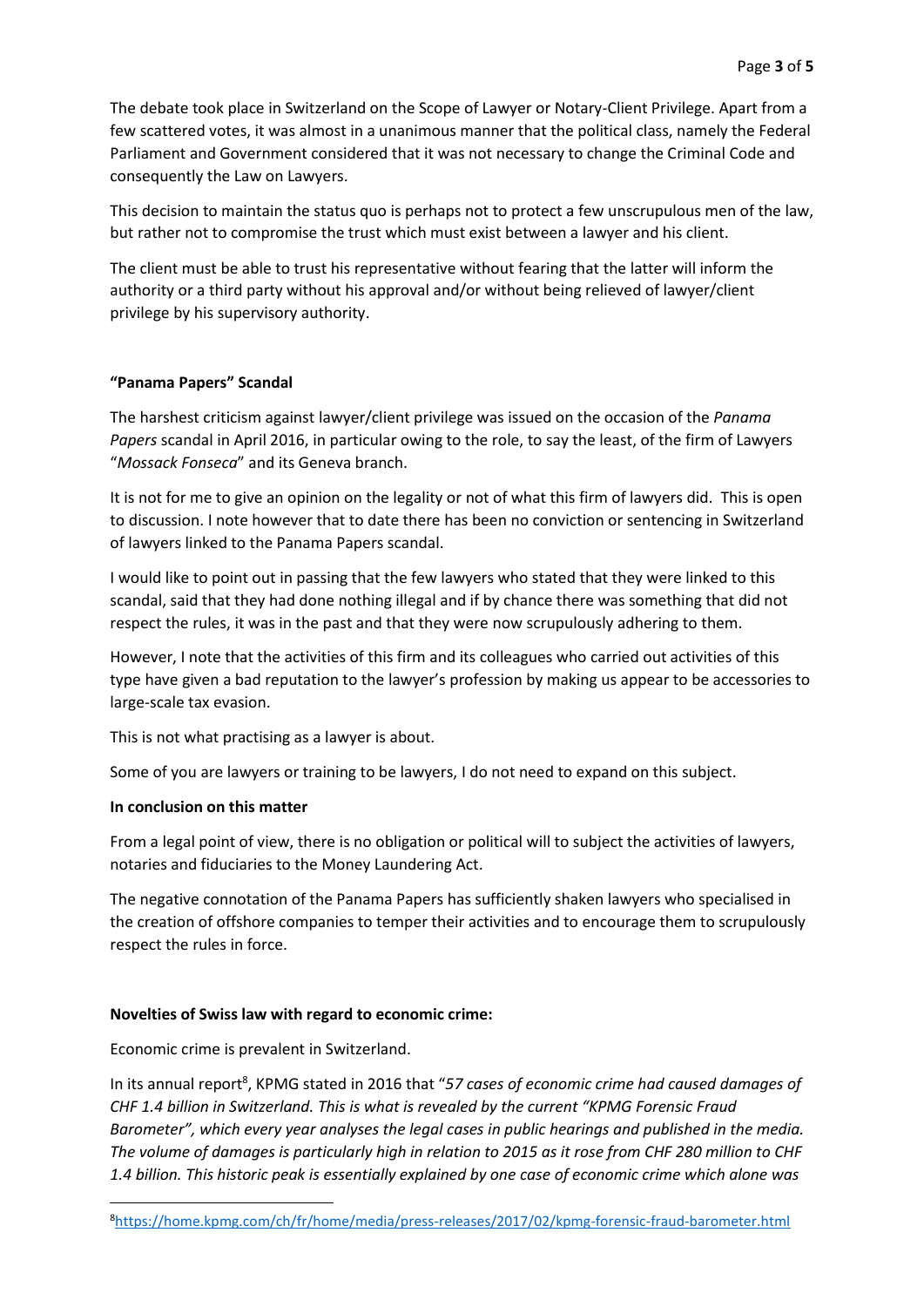*responsible for damages of CHF 800 million, as well as by three crimes of a volume of more than CHF 125 million each."*

These cases have all been brought before the courts and judged.

Nevertheless, such information must not be interpreted too positively. Firstly it must be recalled that what is revealed by these criminal investigations is just the tip of the iceberg.

Secondly, some proceedings fail due to the lack of cooperation of the States for which there is no compelling interest to reveal the crime prior to money laundering, for example corruption.

Finally, as long as money laundering remains a very lucrative activity, even if there is a cost<sup>9</sup>, it will continue to be an activity prized by criminal networks.

## **What about the tools that make it possible to combat this modern-day scourge.**

The fight against money laundering must remain a priority of the criminal prosecution authorities, even if it not always successful and if these cases are complex.

The legislative tools must still be improved, in particular in order to facilitate revealing the prior crime. I quote for example Article 260ter of the Swiss Criminal Code which must be changed in order to make it less difficult to demonstrate the existence of a criminal organisation and therefore the possibility to confiscate the contentious funds. This Article of the Criminal Code is currently inadequate to fight against new forms of criminal organisation, for example the Daesh Group:

## "*Criminal organisation*

*1. Any person who participates in an organisation, the structure and personal composition of which is kept secret and which pursues the objective of committing crimes of violence or securing a financial gain by criminal means,*

*any person who supports such an organisation in its criminal activities,*

*is liable to a custodial sentence not exceeding five years or to a monetary penalty.*

*2. The court has the discretion to mitigate the penalty imposed (Art. 48a[\)](https://www.admin.ch/opc/en/classified-compilation/19370083/index.html#fn-#a260ter-2) 2 if the offender makes an effort to foil the criminal activities of the organisation.*

*3. The foregoing penalties also apply to any person who commits the offence outside Switzerland provided the organisation carries out or intends to carry out its criminal activities wholly or partly in Switzerland. Article 3 paragraph 2 applies."*

# **Final Conclusions**

 $\overline{a}$ 

Firstly, I would like to highlight the fact that Switzerland is not lagging behind in the fight against economic crime. It has no reason to be ashamed of the 57 cases that were listed in 2016. On the contrary, this shows the willingness to fight against this scourge which is impoverishing States. It must therefore simply update its legislative tools and give itself further means to increase its efficiency.

<sup>&</sup>lt;sup>9</sup>It is estimated that to launder CHF 2.- costs CHF 1.- (rule of thumb)